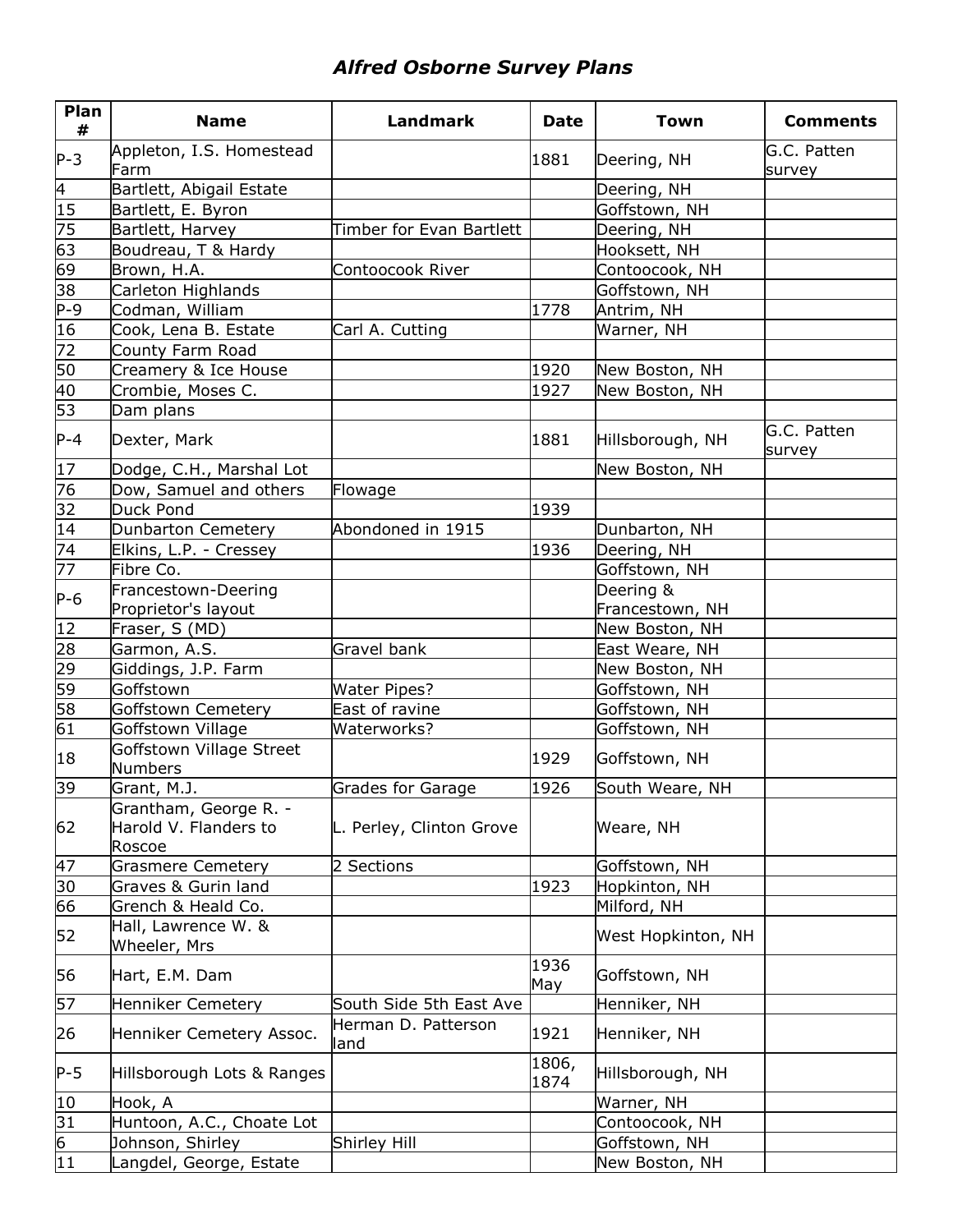| 25              | Langdell, S.F.                                    |                                        |               | South Harpswell, ME        |                          |
|-----------------|---------------------------------------------------|----------------------------------------|---------------|----------------------------|--------------------------|
| $P-2$           | Londonderry Lots & Ranges                         |                                        | 1752,<br>1753 | Londonderry, NH            | Matthew Patten<br>survey |
| 65              | Main Street & Bridge,<br>Goodwin & Street Lines   |                                        |               | Goffstown, NH              |                          |
| 55              | Manchester Sand & Gravel<br>Co, William Card Farm |                                        | 1933          | Hooksett, NH               |                          |
| 43              | McAlister land                                    |                                        | 1928          | West Deering, NH           |                          |
| $\overline{13}$ | McLane, Davis & Carleton                          | Ash Swamp Rd                           | 1937          | Newmarket, NH              |                          |
|                 | McNeil Lot                                        |                                        |               | Hillsborough, NH           |                          |
| $\frac{44}{1}$  | Mill Hill Profile                                 | Harry Brook                            |               |                            |                          |
| 70              | Mitchell, Phillip, Flowage                        |                                        | 1892<br>Dec   |                            | G.P. Hadley plan         |
| 45              | Nelson, James M.                                  |                                        | 1924          | South Sutton, NH           |                          |
| 3               | New Boston Cemetery                               |                                        | 1926          | New Boston, NH             | 6th, 7th<br>Surveys      |
| $P-8$           | New Boston Lots & Ranges                          |                                        | 1753          | New Boston, NH             |                          |
| 21              | Nickerson, Beatrice B., part<br>of Kirsch Place   |                                        | 1941          | New Boston, NH             |                          |
| 51              | Osborne, Apple Orchard                            |                                        |               |                            |                          |
| 5               | Parker Stinson Lot                                | Weare/Dunbarton T/L                    |               | Weare,<br>NH/Dunbarton, NH |                          |
| 22              | Parker, Charles S. Estate                         | Bog Brook Rd                           |               | Goffstown, NH              |                          |
| 46              | Parker, Frank A., Alvah<br>Gove Farm              |                                        |               | South Weare, NH            |                          |
| 64              | Parker, Frank R., Shady<br>Nook                   |                                        |               |                            |                          |
| $\vert$ 2       | Parker, J.M. & D.A. Estate                        | Timber Land                            |               | New Boston, NH             | Lines Run by<br>Osborne  |
| 20              | Perkins, C.H., Estate                             |                                        |               | South Weare, NH            |                          |
| 34              | Plummer Cemetery                                  | Copy of Charles Carter's<br>Plan       |               | Henniker, NH               |                          |
| 67              | Proposed reservoir                                |                                        | 1890          | Goffstown, NH              |                          |
| 27              | Railroad Profile                                  |                                        |               |                            |                          |
| 60              | Read, C.W., sold to Mrs.<br>Donnell               |                                        | 1927          | Francestown, NH            |                          |
| 8               | Reservoir                                         | South from Bijah's<br><b>Bridge</b>    |               | Weare, NH                  |                          |
| $P-1$           | Road from Hillsborough<br>Bridge to Gould Hill    |                                        | 1892          | Deering, NH                | G.C. Patten<br>survey    |
| 71              | Road Profile at J. Tinnell's                      |                                        |               |                            |                          |
| $P - 7$         | Road, Whittemore Place                            |                                        | 1895          | Antrim, NH                 |                          |
| 35              | Saltmarsh, P.H.                                   | Dickey Field                           | 1930          | New Boston, NH             |                          |
| $\overline{42}$ | Sargent, David, Estate                            |                                        | 1932          | North Dunbarton, NH        |                          |
| 68              | Society Land (Hancock,<br>Antrim, Hillsborough,   | Deering, Francestown, &<br>Greenfield) |               |                            |                          |
| 73              | South Weare Cemetery                              |                                        |               | South Weare, NH            |                          |
| 33              | Stevens, Grace K.                                 |                                        |               | Contoocook, NH             |                          |
| 7               | Taylor, W.H.                                      | <b>McCullon Hill</b>                   |               | New Boston, NH             |                          |
| 49              | Tucker, Fay Crowell &<br>Crowell, Horace S.       |                                        |               | North Weare, NH            |                          |
| 41              | Tuttle, Alonzo, Heirs                             |                                        |               | Hillsborough, NH           |                          |
| 24              | <b>Waite Lot</b>                                  | adjoining Walter &<br>Charles Blackman | 1925<br>Apr   | Dunbarton, NH              |                          |
| 48              | Warren, Leon E., Thomas<br>Eastman land           |                                        |               | South Weare, NH            |                          |